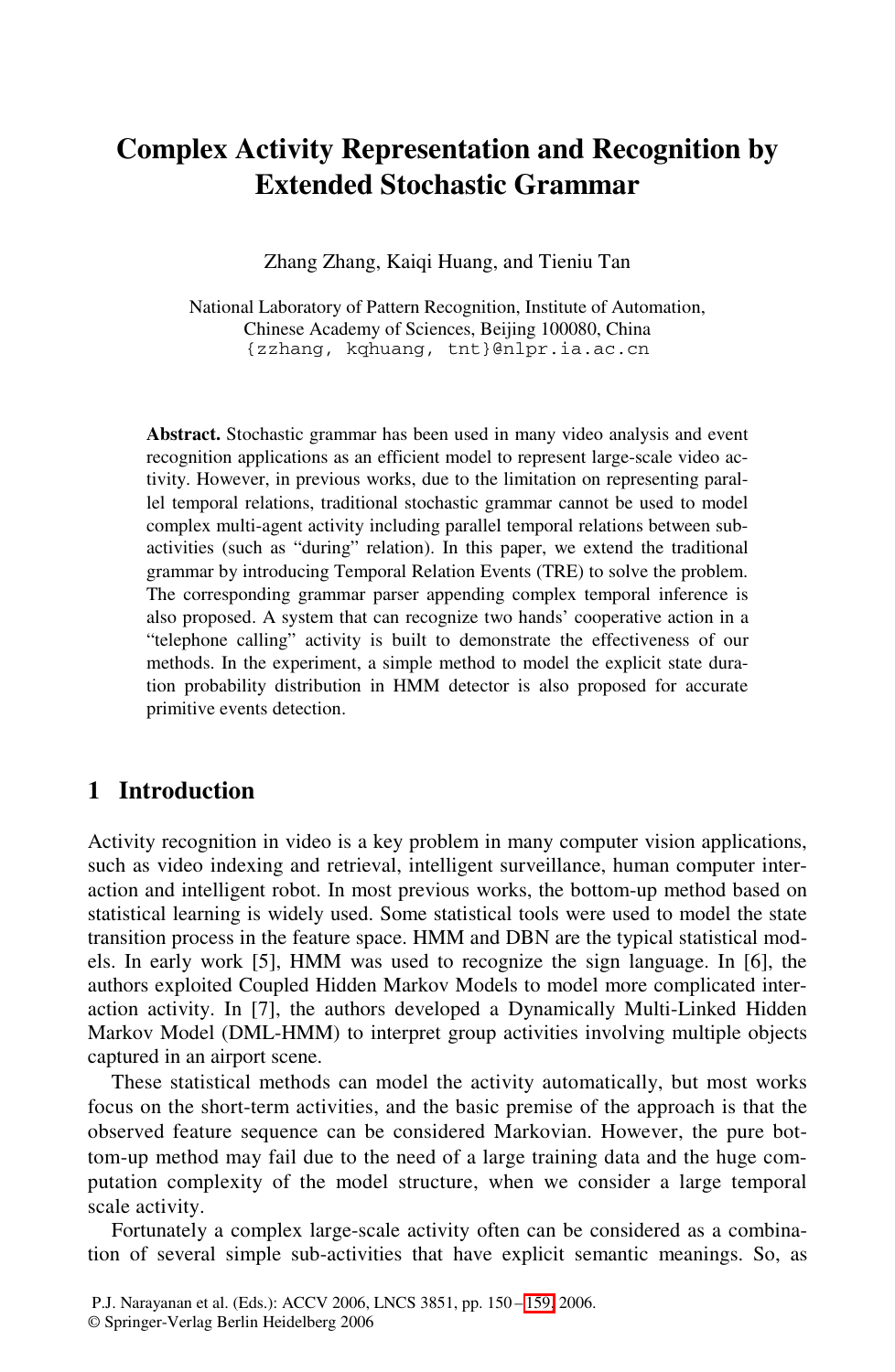proposed in [3], the activity recognition task can be split into two steps: first bottomup statistical method can be used to detect simple sub-activities. Then the prior structure knowledge is used to construct a composite activity model.

In some examples, the prior structure knowledge has been combined into activity model successfully. In [9], the authors made up several concept hierarchies of actions to describe activities in an image sequence. In [10], the authors extended CASE that was used for language understanding previously to represent complex temporal relations between sub-events. In [11], the author propose an event ontology for representing complex spatio-temporal events, then a new model called as Event Recognition Language (ERL) was defined to represent the events of interest.

Stochastic grammar is also used to embed the prior structure knowledge. In [3], the authors gave a set of special solutions for handling uncertain input and errors in primitive detection. And some composite activities in gesture and surveillance applications were used to demonstrate the effectiveness of grammar parsing. In [1], the rules of Blackjack card game were specified by stochastic context-free grammar (SCFG), which was a multi-tasked activity including two player's interaction. In [2], the Towers of Hanoi task was analyzed by stochastic grammar, and the experiments demonstrated the high-level parser could give feedback to influence low level tracking result. In these studies, grammar method has shown some advantages for activity representation: (1) Event structures can be simply embedded in grammar productions. The representation is concise and easy understanding; (2) Many efficient parsing algorithms have been studied in speech recognition and natural language processing, which can be used for reference in computer vision; (3) Previous works have given good solutions to some problems appearing in computer vision application, such as the uncertainty input and various detection errors.

However, traditional stochastic grammar is only suited for the specification of temporally well-ordered activities. But different agents may play different roles simultaneously in many interaction activities. Traditional stochastic grammar may fail to encode these parallel relations in the interaction activities.

In order to solve the above problem, we extend traditional stochastic grammar by introducing Temporal Relation Event (TRE) and designing the corresponding parsing algorithm. Experiments have demonstrated the effectiveness of our methods. The main contributions of this paper are as follows:

- (1) Extend traditional stochastic grammar to represent complex temporal relations and an event ontology is used to instruct the foundation of activity grammar.
- (2) Modify the parsing algorithm to adapt for the extended grammar, and the new parser is compatible with traditional parsing.
- (3) For primitive event detection, a simple alternative method is used to model the explicit state duration probability distribution in the HMM detector. The detector can identify the time interval of primitive events accurately.

The remainder of this paper is arranged as follows. In Section 2, the extended stochastic grammar is defined and the corresponding parsing algorithm is proposed. Section 3 introduces our experiment system architecture and the techniques to detect primitive events. Experimental results and some analysis are shown in Section 4.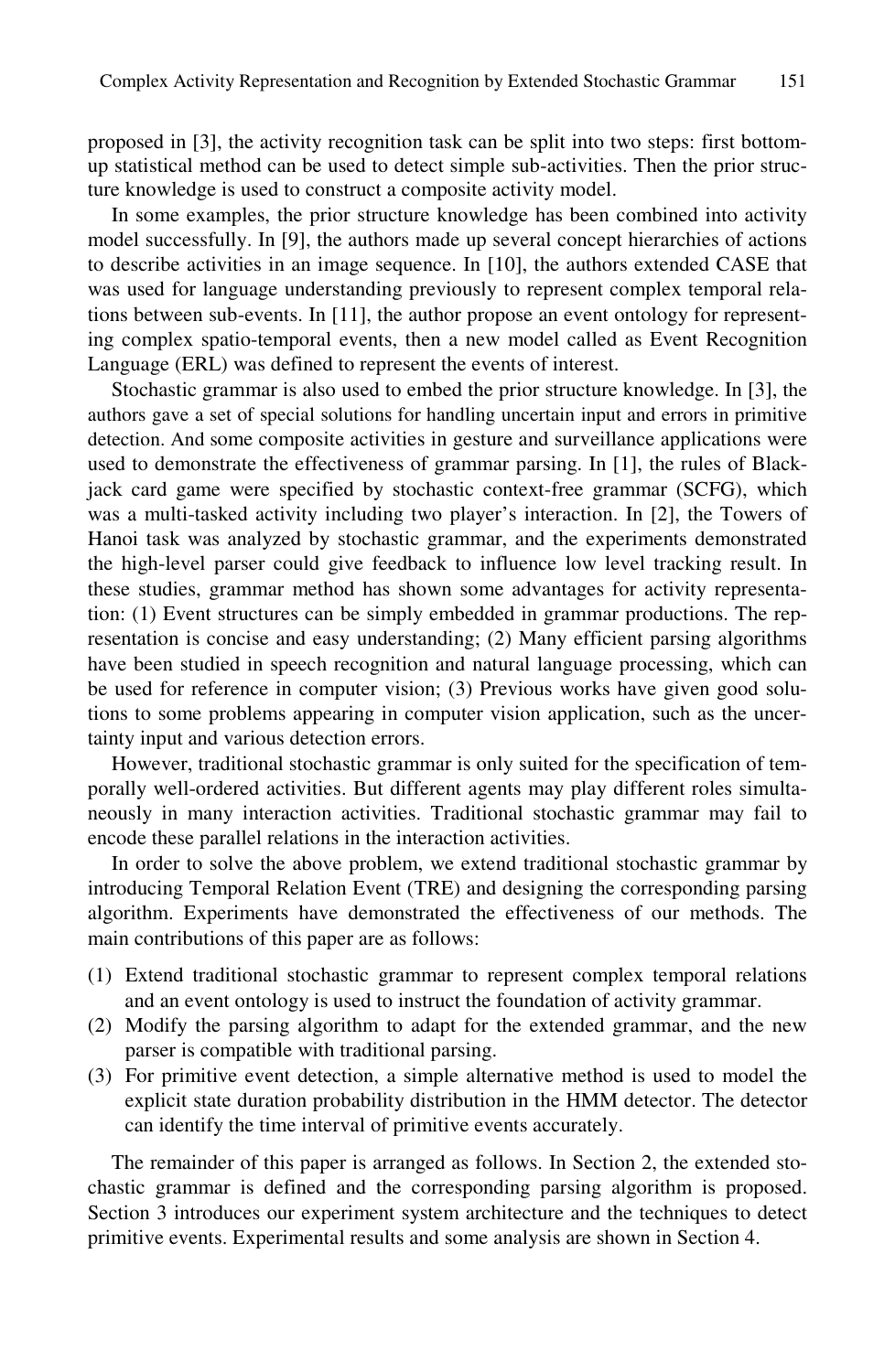## **2 Extended Stochastic Grammar Representation and Parsing**

### **2.1 Grammar Representation**

A hierarchical event ontology similar to that in [11] is introduced to instruct grammar's foundation. The events can be classified into three categories: primitive event, single-agent event and multi-agent event. Primitive event is the simplest event that is regarded as terminal in the grammar. Single-agent event is a combination of several primitive events with temporal sequencing. Multi-agent event is composed of singleagent events, and the composition operator may be complex temporal relation.

Different from previous works, single-agent event and multi-agent event are represented by different strategies. Traditional production is used to define single-agent event. For multi-agent event, we introduce seven temporal relation events (TRE) to handle the complex temporal relations. TREs include: "*before*", "*overlap*", "*during*", "*finish*", "*meet*", "*equal*", "*start*". The meanings can refer to Allen's interval logic relations [4]. A TRE connects two common events that belong to different agents or different agent groups involved in an interaction activity. For example, a production:

$$
S \rightarrow A \quad during \quad B \quad [p] \tag{1}
$$

That means if an agent completes event  $\Lambda$ , another agent completes event  $\Lambda$ , and the interval of event *A* is *during* the interval of event *B*, event *S* occurs. *P* is the conditional probability of the production being chosen.

By introducing TREs, a multi-agent event can be represented conveniently. But TREs are not actual primitive events. They are generated in the parsing process. So the parsing algorithm must be changed.

## **2.2 Grammar Parsing**

Our parsing algorithm is derived from the Earley-Stolcke algorithm [12] and its subsequent application to computer vision by Ivanov and Bobick [3]. Some parsing details, such as uncertainty handling may be found in their works. In the following, we mainly explain our modification on the original parsing algorithm.

## *2.2.1 Parameters*

Three parameters *agent, start* and *end* are augmented to characterize primitive event and parsing state. So a parsing state can be represented as follows:

$$
i: X_j \to Y \cdot during \, Z \, [\alpha, \gamma, agent, start, end] \tag{2}
$$

where *agent* indicates the executor of a primitive event or parsing state. [*start, end***]**  denotes the time interval of a primitive event or parsing state.  $\alpha$  is called as forward probability,  $\gamma$  is called as inner probability, the dot is the marker of the current position in the input string. For simplicity,  $\alpha$   $\gamma$ 's computation can refer to [3].

## *2.2.2 Parsing algorithm*

The Earley-Stolcke algorithm [12] analyzes a symbol string iteratively through three steps: *scanning*, *completion* and *prediction*. We prefer to embed the modification in such framework to assure the compatibility with the traditional parsing.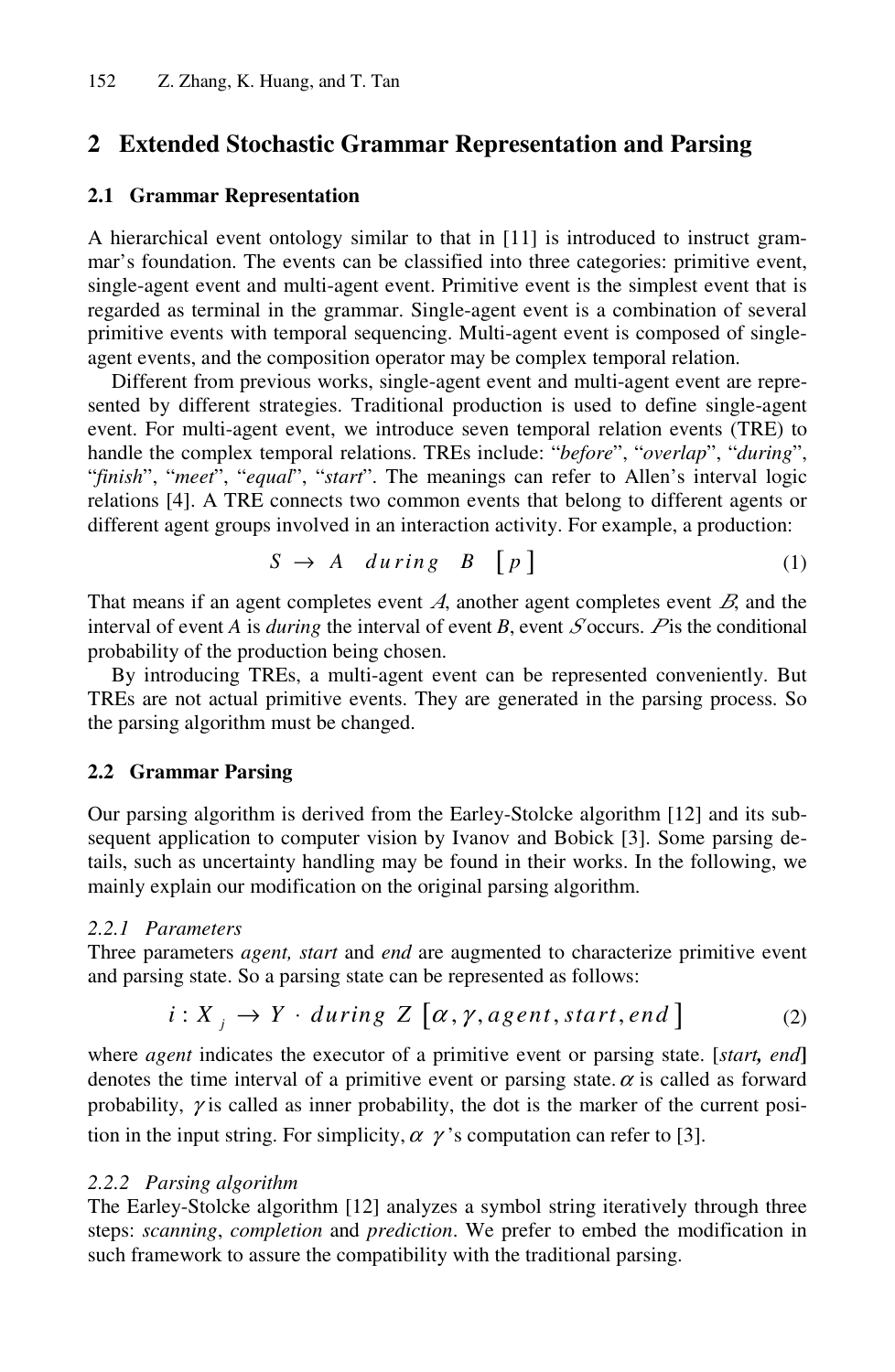#### **Scanning:**

According to the *agent* of the current scanned primitive event, new scanned states are generated for the current state set as follows:

$$
\begin{cases}\na \left[ agent_a, start_a, end_a \right] \\
i-1: X_k \to \lambda \cdot a \mu \left[ agent_s, start, end \right] & if agent_a = agent_s \\
\Rightarrow \begin{cases}\ni: X_k \to \lambda a \cdot \mu \left[ agent_a, start_a, end_a \right] & if \lambda = \varepsilon \\
i: X_k \to \lambda a \cdot \mu \left[ agent_a, start, end_a \right] & otherwise\n\end{cases} \tag{3}
$$

If the current scanned symbol is a TRE, the new scanned states should also be added into the *k*th state set, which is prepared for the backtracking in *completion* step.

If no state is matched successfully with the *agent* constraint, there may be a new agent appearing in the scene. Do scanning process again in those states whose *agent* is zero. Here *agent* is zero means the state has not been specified by any agents.

$$
\begin{cases}\na \left[ agent_a, start_a, end_a \right] & \text{if agent}_a \text{ is a new agent} \\
i - 1: X_k \to \lambda \cdot a \mu \left[ 0, 0, 0 \right] \text{ appearing in the scene} \\
\Rightarrow i: X_k \to \lambda a \cdot \mu \left[ agent_a, start_a, end_a \right]\n\end{cases} \tag{4}
$$

Besides the above operations, another function in scanning is to judge whether a TRE should be generated in the next *completion* step. A sign *flag* will be evaluated as *true*, if and only if the following conditions are satisfied:

a) In the last predicted state set, there is a predicted state that denotes the next scanned event should be a TRE. We define the primitive event on the right part of the TRE as the *post-event*, the left one as the *pre-event*;

b) The current scanned primitive event's *agent* is different from the state that satisfies condition a.

#### **Completion:**

If the current scanned symbol is a TRE, there will be no *completion* step, because there is no completed state in the current state set.

Otherwise, the completion process is implemented appending the *agent* constraint:

$$
\begin{cases}\ni: Y_j \to v \cdot \left[ agent_f, start_f, end_f \right] \\
j: X_k \to \lambda \cdot Y \mu \left[ agent_m, start_m, end_m \right] \quad \text{if agent}_f = agent_m \\
\Rightarrow i: X_k \to \lambda Y \cdot \mu \left[ agent_m, start_m, end_f \right] \tag{5}\n\end{cases}
$$

Then, if the sign *flag* is *true*, a TRE can be generated according to the following steps:

First, in the current state set, some states whose production head is identical with the *post-event* are selected out for the next temporal inference.

Then for each state selected in the last step, if the marker has been at the rightmost position of the production*,* which means *post-event* has been completed, two values are computed to measure the temporal relation between *pre-event*'s interval and *postevent*'s interval.

$$
\eta_1 = (post.start - pre.start) / (pre.end - pre.start)
$$
\n(6)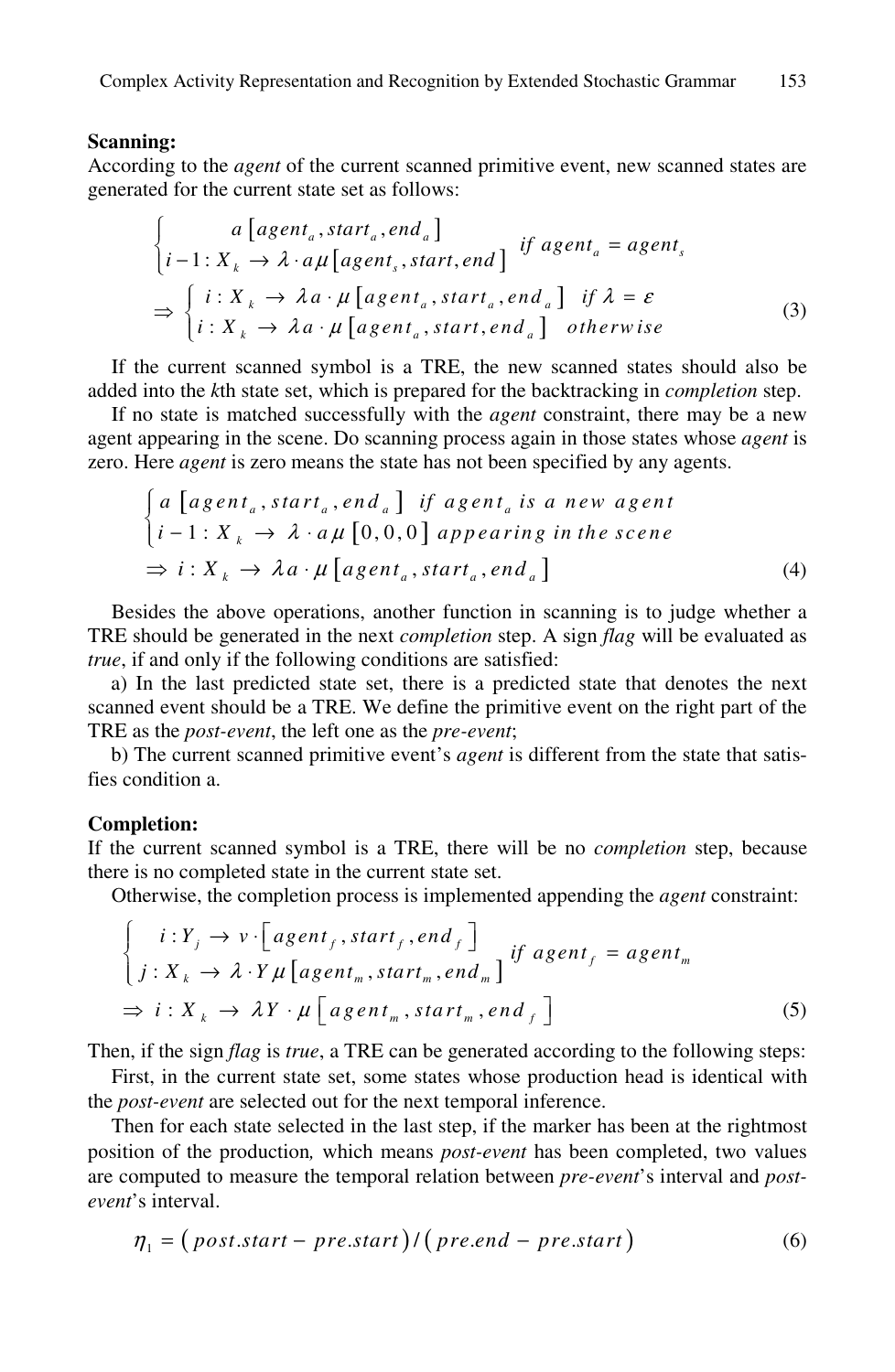$$
\eta_2 = (post.end - pre.end) / (pre.end - pre.start)
$$
\n(7)

where the *post-start* means *post-event*'s start point, *post.end* means the end point; *post-start* means *pre-event*'s start point, *post.end* means the end point.

Finally, a TRE is generated according to Table 1. The threshold is selected empirically. If the *post-event* has not been completed, the end time must be later than the *pre-event*'s end time, which can be equal to  $\eta_2 > 0.1$  So TRE also can be generated according to Table 1. The TRE's *agent* is to be specified by a group agent: one is the *pre-event*'s *agent*; another is the *post-event*'s *agent*.

| Conditions                                          | <b>TRE</b>      |
|-----------------------------------------------------|-----------------|
| $\eta_2 > 0.1 \wedge \eta_1 > 1.1$                  | before          |
| $\eta_{2} > 0.1 \wedge 0.9 < \eta_{1} \leq 1.1$     | meet            |
| $\eta_{2} > 0.1 \wedge 0.1 < \eta_{1} \leq 0.9$     | overlap         |
| $\eta_2 > 0.1 \wedge -0.1 < \eta_1 \leq 0.1$        | start           |
| $\eta_{2} > 0.1 \wedge \eta_{1} \leq -0.1$          | during          |
| $\eta_2 \leq 0.1 \wedge \eta_1 > 0.1$               | <i>i-finish</i> |
| $\eta_2 \leq 0.1 \wedge \eta_1 \leq -0.1$           | finish          |
| $\eta_{2} \leq 0.1 \wedge -0.1 < \eta_{1} \leq 0.1$ | equal           |

**Table 1.** TRE generation

In the next iteration, the TREs become the scanned events. The event that triggered the generation of TRE should be handled again after the scanning of TRE.

#### **Prediction:**

If the current scanned primitive event is a TRE, the prediction step only rewrites all the predicted states in the last state set into the current state set. Otherwise, common prediction is processed.

If the predicted production includes a TRE, the *post-event* of the TRE should also be predicted:

$$
\begin{cases}\ni: X \longrightarrow \lambda \cdot Z \mu \text{ [}a \text{ } g \text{ } e \text{ } n \text{ } t, \text{ } s \text{ } t \text{ } a \text{ } n \text{ } t \text{ } e \text{ } n \text{ } d \text{ } \text{]} \\
Y \rightarrow \text{ } v \text{ } \omega \text{ } N \qquad \text{if} \quad \omega \text{ } is \text{ } a \text{ } TR \text{ } E \\
M \rightarrow \psi \\
i: Y_i \rightarrow \text{ } v \omega \text{ } N \text{ [}agent, 0, 0 \text{]} \\
i: M \rightarrow \psi \text{ [}0, 0, 0 \text{]} \n\end{cases} \tag{8}
$$

where  $R_L (Z \Rightarrow Y)$  and  $R_L (N \Rightarrow M)$  are both nonzero. Here, the R<sub>L</sub> is the left corner relation matrix [12].

Finally, all predicted states in the last state set whose *agent* is different from the current scanned primitive event should be rewritten in the current state set, which are prepared for handling other agent's event in the next parsing iteration.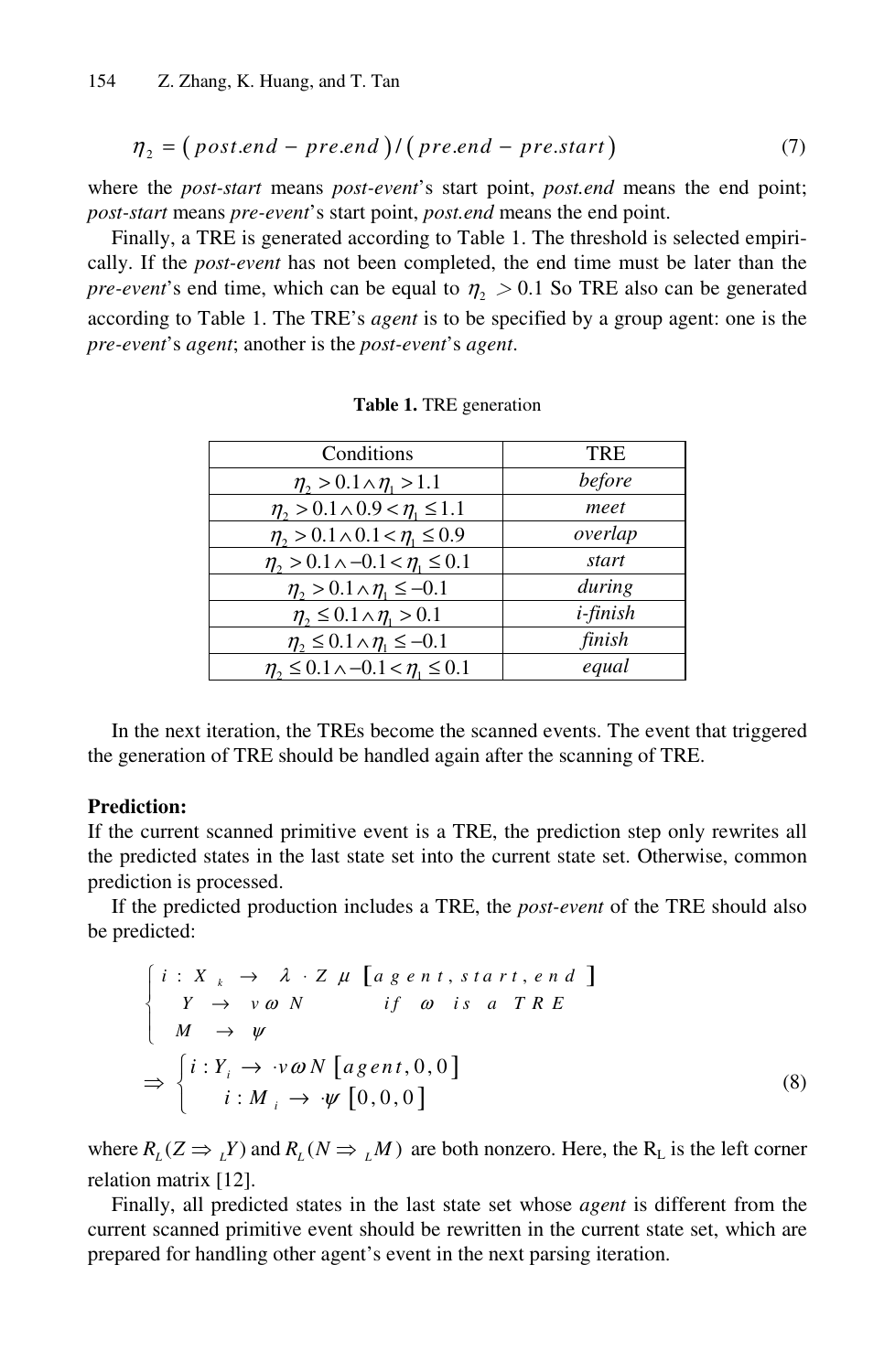## **3 System Architecture and Primitive Event Detection**

### **3.1 System Architecture**

The system architecture is shown in Figure 1. First, the video signal is fed into the object detection and tracking module (red part of Figure 1) that includes the whole low level processing. In this module, we can robustly obtain the moving object's position, direction and other low level features. Then each moving object's feature sequence (such as trajectory, etc) is fed into the primitive event detection module (green part of Figure 1). In here, we train a HMM for each primitive event and a backward-looking algorithm is implemented to detect whether a primitive event has occurred. Once a primitive event has been detected, it is sent to the grammar parser module (blue part of Figure 1) where the event is analyzed with context information. Finally, higher semantic interpretation is inputted.



**Fig. 1.** System architecture

In our experiment, a tracking system was constructed, which used mean-shift tracker to get the robust multiple objects' trajectories and other low-level features. The details on the tracking method may be found in [8].

## **3.2 Primitive Event Detection**

As shown in [3], we also choose HMM as the primitive events' detector. However traditional HMM has the limitation on modeling the state duration [13], which often leads to inaccurate detection results. In our experiment, the detected errors between the detected results and the ground truths can reach nearly 30 frames if we only use pure HMM as the primitive event detector. Such errors are unacceptable for the temporal inference in grammar parsing. For this problem, we use a simple histogram method to measure the state duration density. Different with directly measuring from the training sequences used in the segmental k-means procedure [13], we count each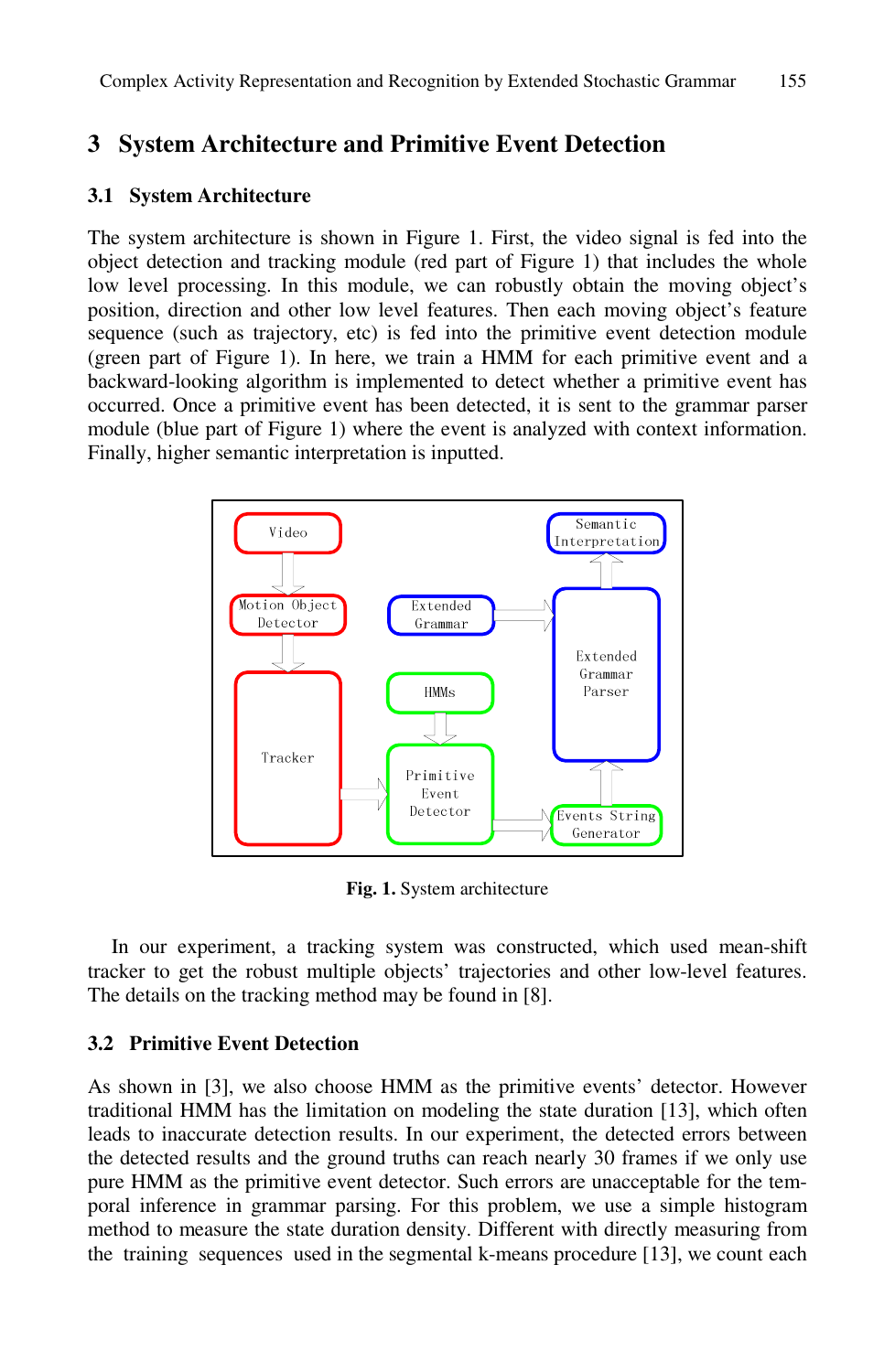

**Fig. 2.** Normalized duration Histograms for the 3-state HMM of a primitive event in our experiment

state's duration in Viterbi path to acquire each state's duration histogram. A histograms for a 3-state HMM of a primitive event in our experiment is shown in Figure 2.

For primitive event detection, first the Viterbi path and the corresponding probability is computed for an observed sequence. Then as proposed in [13], a post-processor is added to the Viterbi probability according to the explicit state duration histogram:

$$
\log \ \tilde{p} \ (q \ , O \ | \ \lambda \ ) = \log \ p \ (q \ , O \ | \ \lambda \ ) + \sum_{j=1}^{N} \log \ p_{j} \ (d_{j}) \tag{9}
$$

where  $d_i$  is the duration of state j along the Viterbi path,  $p(q,0|\lambda)$  is the Viterbi probability and  $p_i(d_i)$  is the duration probability of state j.

## **4 Experimental Results and Analysis**

Here, "telephone calling" activity is introduced to demonstrate the effectiveness of our methods. In our study, a telephone calling activity can be decomposed into two hands' cooperative actions. The left hand and right hand are regarded as two agents. It is our experiment's target to recognize the temporal relation between "pick up phone" and "dial telephone number". The temporal relations between the two sub-events can be described as variant types: *before, during* and *overlap.* 



**Fig. 3.** Two types of "telephone calling" activities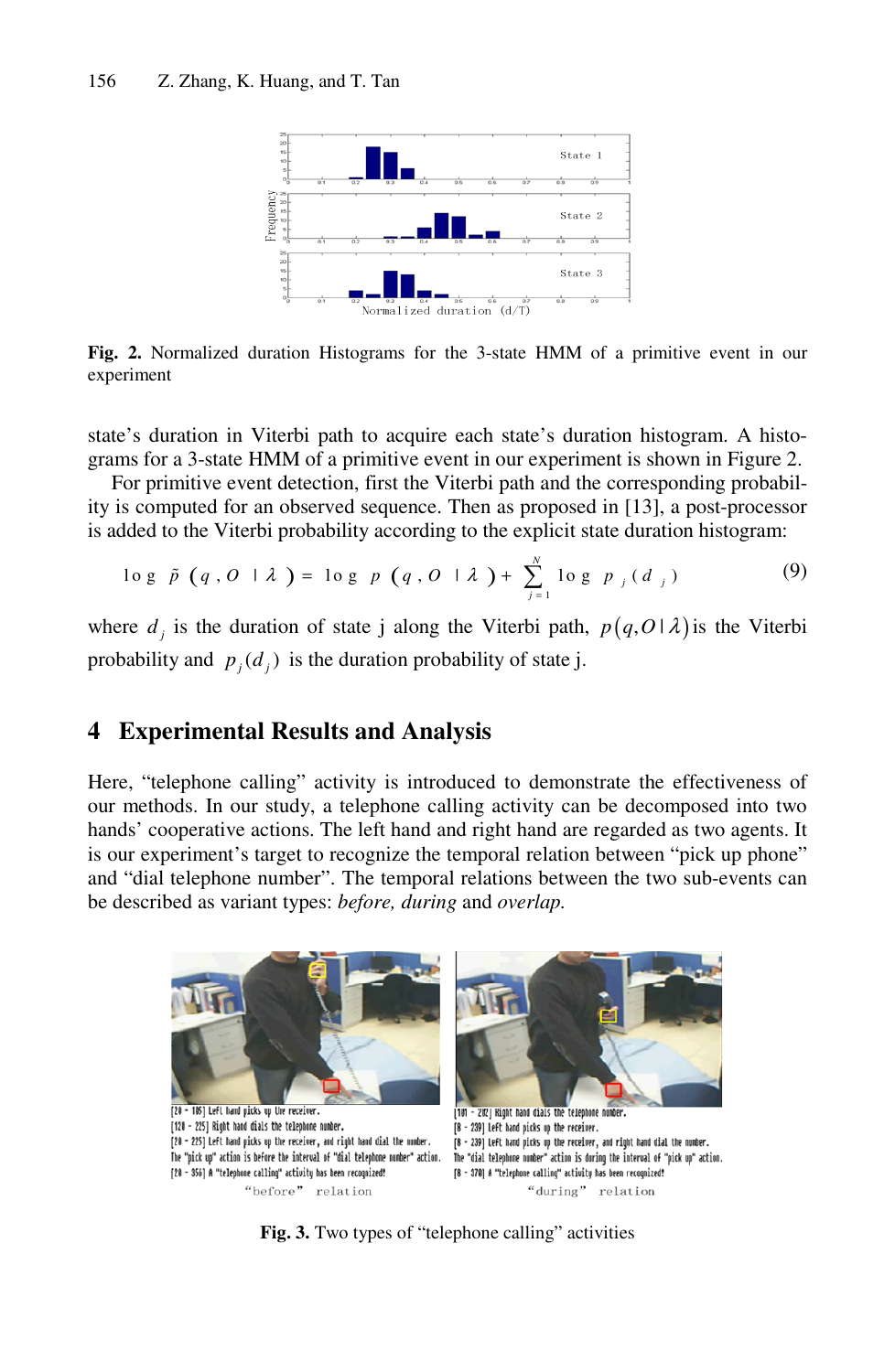| Productions                      | Description                                                               |  |  |
|----------------------------------|---------------------------------------------------------------------------|--|--|
| $S \rightarrow X b N$ [1.0]      | Tele call $\rightarrow$ call to somebody <i>before</i> put down telephone |  |  |
| $X \rightarrow$ II b I [0.5]     | Call to somebody $\rightarrow$ pick up phone <i>before</i> dial number    |  |  |
| $X \rightarrow U$ o I [0.1]      | Call to somebody $\rightarrow$ pick up phone <i>overlap</i> dial number   |  |  |
| $X \rightarrow I \times U$ [0.4] | Call to somebody $\rightarrow$ dial number <i>during</i> pick up phone    |  |  |
| $U \rightarrow r p h t [0.5]$    | Pick up phone                                                             |  |  |
| $II \rightarrow r e [0.5]$       | Pick up phone                                                             |  |  |
| $N \rightarrow d$ w [1.0]        | Put down phone                                                            |  |  |
| $1 \rightarrow r$ aw [1.0]       | Dial telephone number                                                     |  |  |

| Terminals         | Description                        | Terminals | Description        |
|-------------------|------------------------------------|-----------|--------------------|
| r                 | One hand moves from body to phone  | b         | "Before" relation  |
| $\mathbf{p}$      | One hand moves from phone to bosom | $\circ$   | "Overlap" relation |
| $\mathbf h$       | One hand hangs around bosom        | g         | "During" relation  |
| t                 | One hand moves from bosom to ear   |           |                    |
| $\ddot{\text{e}}$ | One hand moves from phone to ear   |           |                    |
| d                 | One hand moves from ear to phone   |           |                    |
| $\mathbf{W}$      | One hand moves from phone to body  |           |                    |
| a                 | One hand linger over phone         |           |                    |

**Fig. 4.** "Telephone calling" activity grammar

Two types of "telephone calling" activities are presented in Figure 3. The left picture shows the "pick up" action is *before* the "dial telephone number" action. The right one shows the "dial telephone number" action is *during* the "pick up" action. According to prior knowledge, we obtain the activity grammar, as shown in Figure 4.

We have recorded 12 consecutive "telephone calling" activities. Using our tracking system, 48 trajectories are acquired by specifying different initial tracking position. Among these 48 trajectories, 40 consecutive trajectories are used to train HMMs and explicit state duration model. Other trajectories are used to test. For each primitive event, we train 3-states HMM with a Gaussian Mixture output probability.

To compare primitive event detection accuracy between pure HMM and HMM with explicit state duration model, the results are evaluated by labeling each frame. For each frame a values is evaluated that specify whether a particular primitive event is active or inactive. By comparing these labels with ground truth, we can compute the overall-correct ratio as [*correct\_positive*+ *correct\_negative*]/[*all\_frames*]. The statistical results are available in the left part of Table 2. As shown in this table, the detector with explicit duration model is more accurate than the pure HMM detector.

The middle part of Table 2 shows the results on primitive event detection. The right part is TREs recognition results through grammar parsing. We can find that the temporal relations are all recognized successfully, and all the true primitive events are recognized, but there are many insertion errors in primitive event detection. Two reasons may lead to the problem: (1) due to the influence of viewing angle, the trajectories of some primitive events are very similar in the image coordinate. So a trajectory segment may be received by two HMMs simultaneously. For example, the trajectory of action "w" is very similar to the trajectory of action "p" in our experiments. (2) Some primitive events are just a part of other primitive events in the trajectory space. For example, the trajectory the action "t" is just a part of the action "e". But these errors can be corrected completely through grammar parsing, as shown in the last column of middle part of Table 2.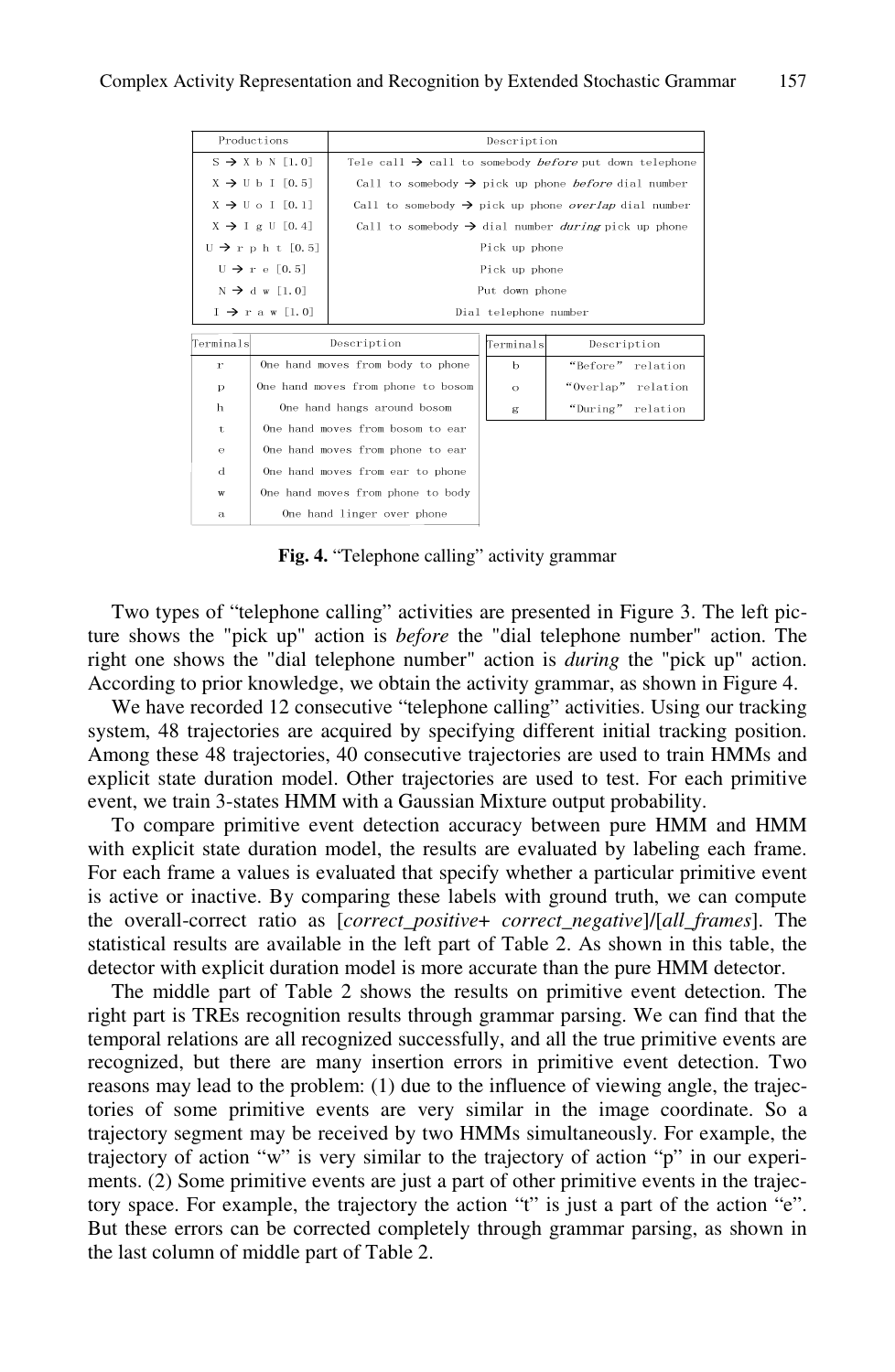**Table 2.** Recognition results. The left and middle parts are the results for primitive events detection. The right part denotes the recognition result of TREs. The symbols' meaning can be referred to Figure 4.

| Primitive<br>events | <b>HMM</b> | <b>ED-HMM</b> |
|---------------------|------------|---------------|
| r                   | 95.4%      | 97.4%         |
| p                   | 90.4%      | 93.6%         |
| h                   | 88.8%      | 90.6%         |
| Ť.                  | 94.7%      | 96.8%         |
| e                   | 81.3%      | 96.8%         |
| d                   | 92.5%      | 99.5%         |
| W                   | 94.9%      | 96.4%         |
| a.                  | 96.1%      | 96.3%         |
| Average             | 91 7%      | 95.9%         |

| Primitive<br>events | Ground<br>truth | Actual<br>test | Error<br>rate | Recovery<br>rate |
|---------------------|-----------------|----------------|---------------|------------------|
| r                   | 16              | 24             | 33%           | 100%             |
| p                   | 4               | 4              | 0%            |                  |
| h                   | 4               | $\overline{4}$ | 0%            |                  |
| t                   | 4               | 8              | 50%           | 100%             |
| e                   | 4               | 4              | 0%            |                  |
| d                   | 8               | 8              | 0%            |                  |
| W                   | 16              | 24             | 33%           | 100%             |
| a                   | 4               | 4              | O%            |                  |

| Temporal<br>relation | Ground<br>truth | Actual<br>test | Error<br>rate |
|----------------------|-----------------|----------------|---------------|
| h                    |                 |                | 0%            |
| Ω                    |                 |                | 0%            |
| g                    |                 |                | nж            |



**Fig. 5.** Illustration of the "telephone calling" activity recognition process

Two activity recognition processes are shown in Figure 5. In the left part, the primitive events detection results are shown at the top, including left hand and right hand's actions. Compared with the ground truth (the thick line), the detection result is accurate enough for the temporal inference. The symbol string in the middle part is the primitive events string, the number in the bracket represent the primitive events' *agent* ("1" represents left hand, "2" two represents right hand). The events are ordered by their end times. At the bottom, the parsing tree is shown. The symbol "Z" and other capital letters of terminals ("R", etc) are all derived by the *skip* rule that is used for correcting insertion errors [3]. As we can see, the whole activity is recognized successfully, the "U" action (pick up) is *before* the "I" action (dial telephone number), and the insertion error "t" is corrected. The right part of Figure 5 shows another type of "telephone calling" activity, the temporal relation "*during*" between the "I" action (dial telephone number) and the "U" action (pick up) is also recognized successfully.

## **5 Conclusion**

In this paper, we have extended the traditional stochastic grammar and designed the corresponding parsing algorithm to recognize complex activities involving parallel